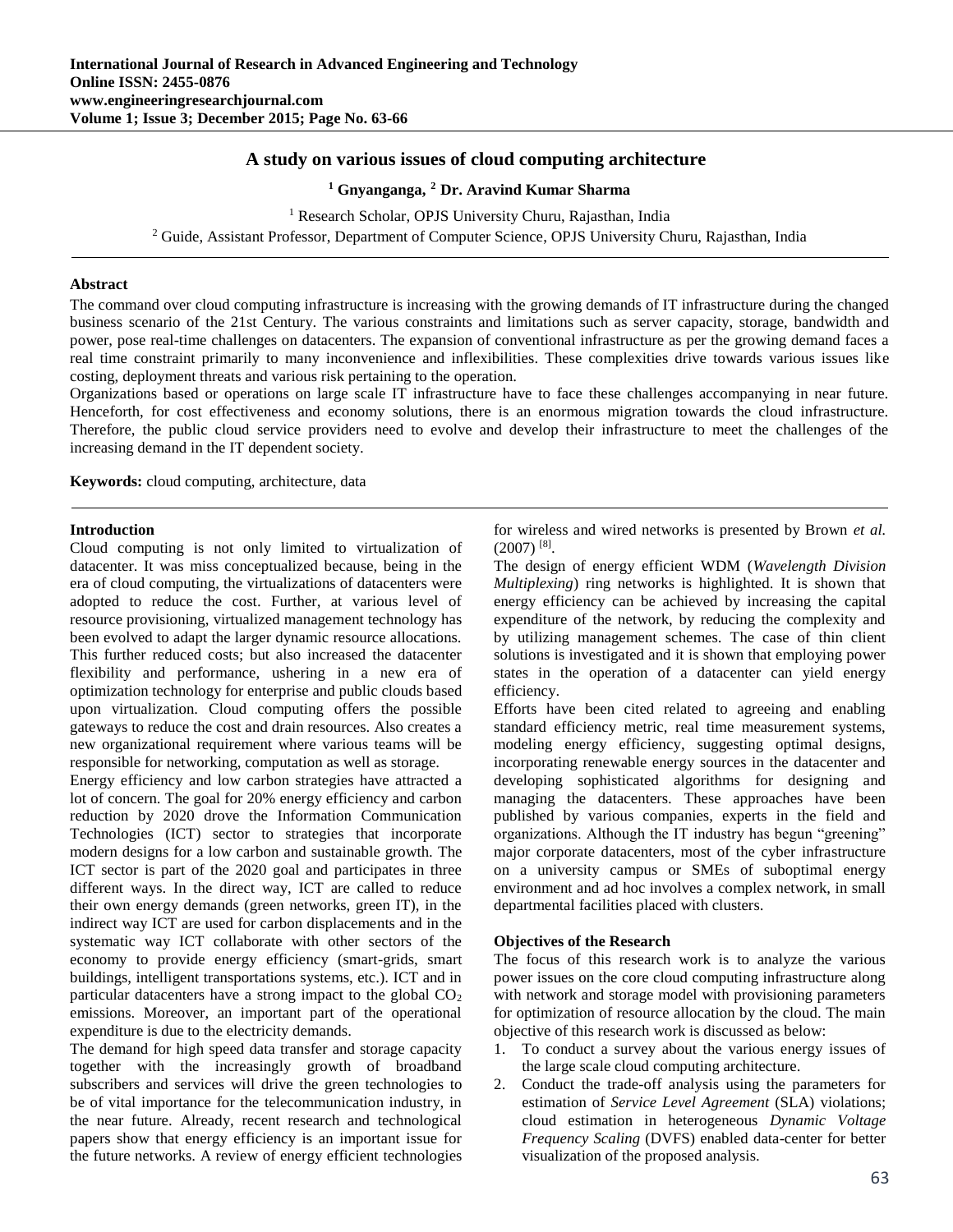# **Review of Literature**

Fan *et al.* (2007)<sup>[1]</sup> aggregated power consumption of large collections of servers for different classes of applications over history data. Meisner *et al.* (2009)<sup>[2]</sup> incorporated suspending and waking transitions to the power model. Lang *et al.* (2010) [10] proposed a mathematical model for the energy consumption of a Map Reduce cluster (Kavulya *et al.* 2010) [11], which adopted the workload characteristics and hardware characteristics as abstract meta-models. Poess *et al.* (2008) [3] developed a TPC-C with the eagerly available data for power consumption pattern and it has been a confession of report benchmarks.

Moreno *et al.* (2010)  $[4]$  have addressed the importance of energy savings without degrading the performance in cloud computing, since more than a technological advance it represented a business model where the satisfaction of customers has high priority. The state of art in energy-aware computing for cloud environments shows that the initials efforts for saving energy have started primarily focused in the reduction of energy waste generated by idle servers mainly supported by VM consolidation and live migration. These, in conjunction with scheduling algorithms have boosted up two main trends: "dynamic server´s pool resizing" and "dynamic processor scaling".

Galloway *et al.*  $(2011)$  <sup>[5]</sup> introduces a load balancing algorithm that balances resources across available compute nodes in a cloud with power savings in mind is introduced. Since the cloud architecture implemented by local organizations tends to be heterogeneous, this is taken into account for this proposed design.

Buysse *et al.*  $(2011)$  <sup>[6]</sup> investigated that the IT infrastructure and optical network is integration of an operation facilitating the energy efficient. The proposed energy efficient routing algorithm at context level for provisioning of IT services. The IT resources are executed with the suitable originates from specific source sites e.g. datacenters. The routing approach followed is unicast, the IT service is delivery of results that are required then finding the exact location of the job execution has been chosen freely. In this scenario, IT and network resources are required to support the services, when the energy efficiency is achieved, the least energy consumption can be identified and turning off of any unused IT resources and networks.

Wang *et al.* (2012)<sup>[7]</sup> have proposed a new energy-efficient multi-job scheduling model based on the Google's vast data processing framework, Map Reduce, and create the corresponding algorithm. Meanwhile, proposed individual decoding and encoding effective method and construct the individual fitness value of the servers and overall function of the energy efficiency. Also, a local search operator is introduced for searching ability of the proposed algorithm to check if the model is in order to accelerate the convergent speed and enhance.

Kim *et al.* (2011)<sup>[12]</sup> have proposed two types of approach that are illustrated as (i) a real-time service as a real-time virtual machine request to model; and (ii) virtual machines in Cloud datacenters using to provision of Dynamic Voltage Frequency Scaling (DVFS) schemes. It also proposed a various schemes of power aware profitable provisioning of soft real time services and to reduce power consumption by real time.

Kim *et al.* (2009)<sup>[13]</sup> studied the problem of real-time Cloud service framework where each real-time service request is modeled as RT-VM in resource brokers. And it investigated power-aware provisioning of virtual machines for real-time Cloud services. Simulation results shows that datacenters can reduce power consumption and increase their profit using DVS schemes. The proposed scheme, Advance-DVS and Advanced- DVS shows more profit with less power consumption regardless of system load.

Quan *et al.* (2011) <sup>[15]</sup> proposed a method that potentially reduces the energy consumption of the internal IaaS data centre. To save energy, the resources allocation by the workload consolidation and frequency adjustment is rearranged. In the reallocation algorithm, the advantage of the fact that new generation computer components have higher performance and consume less energy than the old generation is taken.

Kim et al. (2010)<sup>[14]</sup> evaluated Apache Hadoop on low power machines and study of the feasibility. Also proposed Augmentation and Substitution which is energy saving method to reduce energy consumption by introducing low power machines. The proposed system implements An Swer in Hadoop and experimentally studied An Swer in depth to measure the impact on performance and power savings. Furthermore, the other benchmark tools are used to study the behavior of data processing frameworks in various ways.

# **Research Methodology**

The consumption of the datacenters resources is low average due to reason of the power efficiency. The utilized servers cannot accumulate new service applications, therefore to keep the desired Quality of Service (QoS), all the fluctuating workload needs to be acknowledged that has lead to the concert of degradation. Conversely, servers in a nonvirtualized datacenter are unlikely to be completely idle, because of background tasks e.g. incremental backups or distributed databases or file-systems. An additional problem of high power consumption due to increasing density of server's components i.e. 1U, blade servers, is the heat dissipation. DVFS minimizes the number of instructions that a processor can issue in a given amount of time, and thereby it minimizes the performance too. This, in turn, increases run time for program segments which are CPU-bound.

One of the significant goals of the proposed study is to analyze the root source of energy consumption on various cloud based application and then introduce a model that will be responsible for reducing the energy consumption as well as minimize the performance loss in cloud computing system.

The first goal is accomplished by incorporating the novel design by performing the semantic evaluation of energy consumption that is primarily focused on monitoring Service Level Agreement (SLA) violation. The process is accomplished by using DVFS in the schema for energy saving approach with dual benefits e.g. i) Resource Throttling: it can scrutinize resource utilization, memory, and wait time on both peak and off hours ii) Dynamic Component Deactivation: This technique will allow to deactivate the cloud components when in idle mode for leveraging the workload variability. However, the performance loss is scaled using network model that uses broker design and cloudlet ID mainly. And By incorporating the newly established design of energy optimization using DVFS aimed for massive task execution.

A report proposed an approach that uses Massive Arrays of Inexpensive Disks (MAID). They proposed the use of a small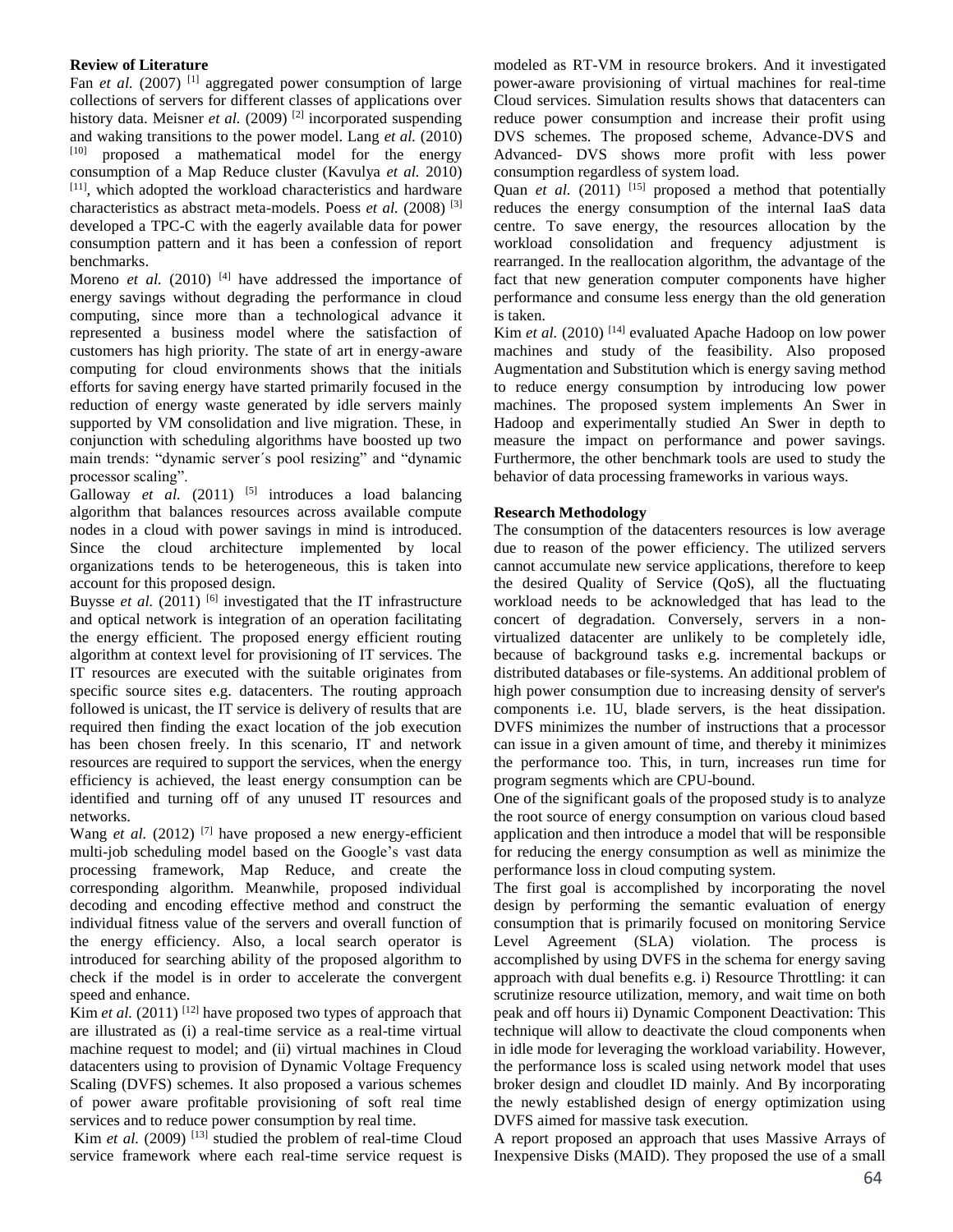number of cache disks in addition to the MAID (*Massive Array of Idle Disks*) disks. The data in these cache disks is updated to reflect the workload that is currently being accessed. The MAID disks can then be powered down, and need only be spun up when a cache miss occurs, upon which their contents are copied onto the cache disks. This approach has several memories of the weaknesses that catches suffer on a large scale. If the insufficient cache disks are to store the entire working set of the current workload, then 'thrashing' results, with considerable latency penalties. Further, the cache disks represent a significant added cost in themselves.

There are two groups of cloud, DCTCP (*Datacenter Transfer Control Protocol*) and wide area TCP (*Transfer Control Protocol*). If it compared while using, the DCTCP delivers 90% less buffer space and better throughput than TCP, but TCP provides low latency for short flows and high burst tolerance.

Study elucidated the formulation of hardware cost to minimize energy consumption as well as cloud servers under three different models (heterogeneous, mixed hetero-homogeneous, homogeneous clusters) by considering the dynamic demand temporal. The study shows that the homogeneous model takes four times less computation time than the heterogeneous model. The energetic aggregation scheme results in 8% to 40% savings over the static aggregation scheme when the degree of aggregation is high.

# **Significance of the Study**

Low utilization of server is the biggest factor in a datacenter with low power. For example, the regular utilization of server in a Google datacenter was reported to be 30% energy efficiency. This fact has motivated the design of energyproportional servers to minimize the overall power consumption. State-of-the-art commercial servers are, however, not proportional to energy utilization. It is thus prudent from an energy efficiency viewpoint to have as few servers as possible turned being highly utilized with each active server. Hence, there is a strong justification for server consolidation in current datacenters.

Operational cost and admission control policy in the cloud computing system are affected by its power control and VM management policies. Power management techniques control the average and/or peak power dissipation in datacenters in a distributed or centralized manner. VM management techniques control the VM placement in physical servers as well as VM migration from a server to another one. The proposed study focused on SLA-based VM management to minimize the operational cost in a cloud computing system.

The IT infrastructure provided by the datacenter owners/operators must meet various SLAs established with the clients. The SLAs may be resource related e.g., amount of computing power, space, memory/storage network bandwidth, performance related e.g., service time or throughput), or even quality of service related e.g., 24-7 availability, data security, percentage of dropped requests. Infrastructure providers often end up over provisioning their resources in order to meet the SLAs client's. Such over provisioning may increase the operational cost of the datacenters in terms of their monthly carbon emission and electrical energy bill. Therefore, in order to minimize the impact of datacenters on the environment and optimal provisioning of the resources to reduce the crucial cost incurred on the datacenter is prioritized.

#### **Discussion**

The research proposal probes various aspects of modeling the power consumption in datacenters. The proposed system attempts to investigate a complex service analysis for cloud computing which is structured as virtual machine for various resource brokers. The research also finds various power-aware policies of virtual machines for Cloud services. Simulation environment is created in java platform which shows that datacenters can predominantly reduce energy consumption and increase their profit using proposed DVFS schemes which shows maximized profit with minimized power consumption irrespective of system load.

To reduce the number of processor instructions of dynamic frequency scaling can issue in given time while reducing performance. Dynamic frequency scaling has been rarely advisable as a way to conserve the power switching itself. The most power requires dynamic voltage scaling in saving, because of the fact that modern CPU and V2 components are strongly optimized for low idle states of power. It is more efficient to run in most constant voltage cases to briefly at peak speed and stay longer in a deep idle state, then it is reduced at a reduced clock rate for long time and only stay briefly in an idle state. Thus, reducing the voltage along with clock rate can change the tradeoffs.

## **Conclusion**

The proposed study was evaluated in highly controlled research environment as performing sophisticated experiments on real time giant datacenters is almost near to impossible. However, the effect of the traffic, protocols used, considerations of downtime formulation, service level agreement, as well as provisioning schema was entirely simulated using available cloud simulators. But, simulating the considered research variable (energy) in cloud simulator and extracting the throughput from it doesn't give the actual visualization of what exactly happens in real time traffic in cloud environment.

However, the reliability of the mathematical evaluation considering the effectiveness of DVFS system is well assured and promising, but it is not experimented over wide real time test cases of dynamic internet environment considering cloud services. Currently, the proposed study is only limited to Software as a service consideration, whereas Infrastructure as a service and Platform as a Service are yet to be evaluated, which may be the scope of future direction. The stress was less on service domain as the proposed study is purely concentrated on the energy preservation schema. Extending the current study over various set of services as well as extensive testing over wide applications over datacenter can exponentially increase the reliability of the proposed study.

#### **References**

- 1. Fan. Data Reduction techniques, Indian Agricultural Statistics Research Institute, Library Avenue, New Delhi. 2007.
- 2. Meisner. The State of High Performance Computing in the Cloud, Journal of Emerging Trends in Computing and Information Sciences. 2009; 3(2):262-266. ISSN 2079- 8407.
- 3. Poess. Comparison between cloud and grid computing: review paper, International Journal on Cloud Computing: Services and Architecture. 2008, 2(4).